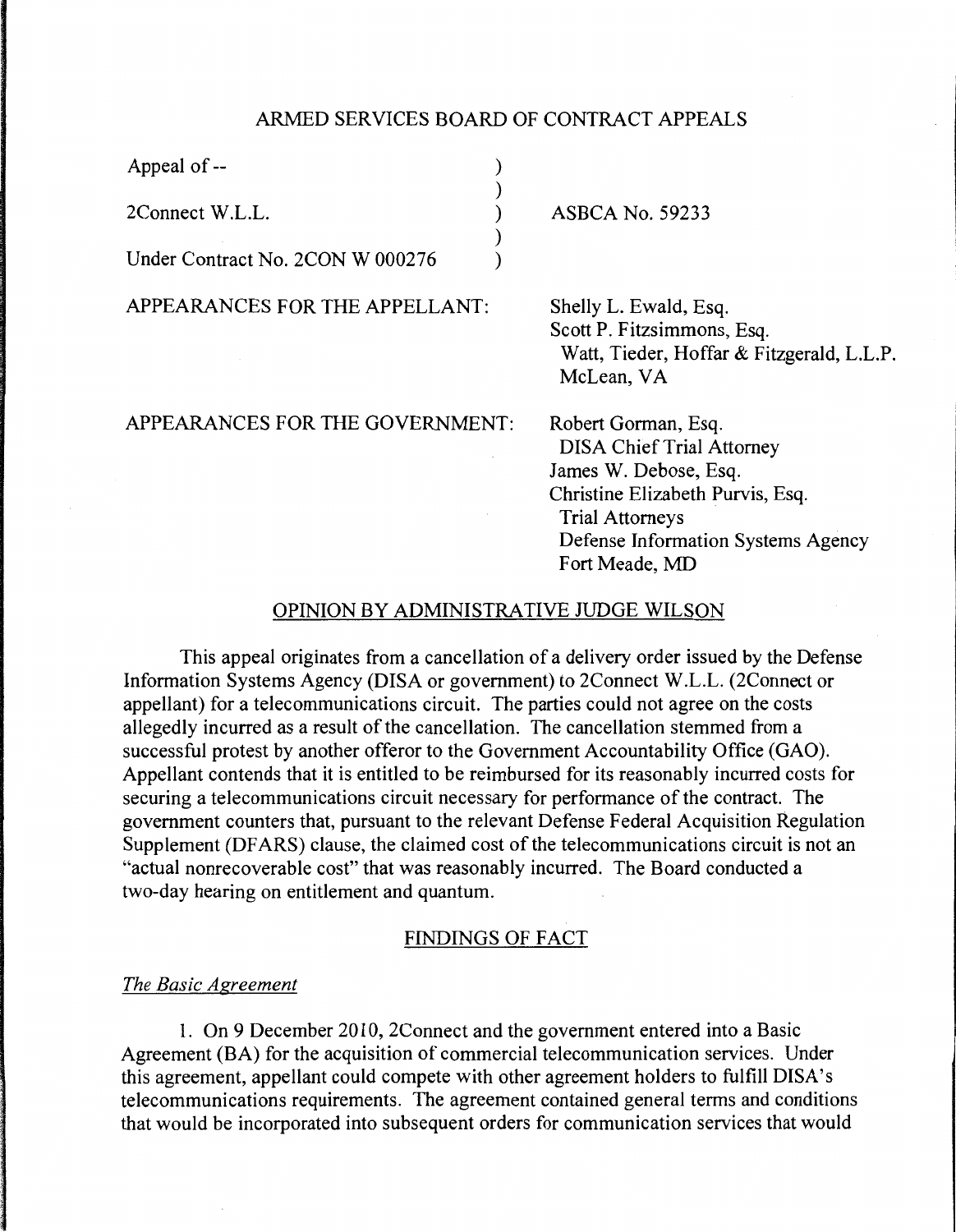include other appropriate standard provisions. The BA included FAR 52.212-4, CONTRACT TERMS AND CONDITIONS - COMMERCIAL ITEMS (JUN 2010) and deleted paragraph (I), Termination for the government's convenience, and replaced it with DFARS 252.239-7007, CANCELLATION OR TERMINATION OF ORDERS (NOV *2005),* which reads as follows:

> (a) If the Government cancels any of the services ordered under this agreement/contract, before the services are made available to the Government, or terminates any of these services after they are made available to the Government, the Government shall reimburse the Contractor for the actual non-recoverable costs the Contractor has reasonably incurred in providing facilities and equipment for which the Contractor has no foreseeable reuse.

(b) The amount of the Government's liability upon cancellation or termination of any of the services ordered under this agreement/contract will be determined under applicable tariffs governing cancellation and termination charges which -

( 1) Are filed by the Contractor with a governmental regulatory body, as defined in the Rates, Charges, and Services clause of this agreement/contract;

(2) Are in effect on the date of termination; and

(3) Provide specific cancellation or termination charges for the facilities and equipment involved or show how to determine the charges.

(c) The amount of the Government's liability upon cancellation or termination of any of the services ordered under this agreement/contract, which are not subject to a governmental regulatory body, will be determined under a mutually agreed schedule in the communication services authorization (CSA) or other contractual document.

( d) If no applicable tariffs are in effect on the date of cancellation or termination or set forth in the applicable CSA or other contractual document, the Government's liability will be determined under the following settlement procedures –

( 1) The Contractor agrees to provide the Contracting Officer, in such reasonable detail as the Contracting Officer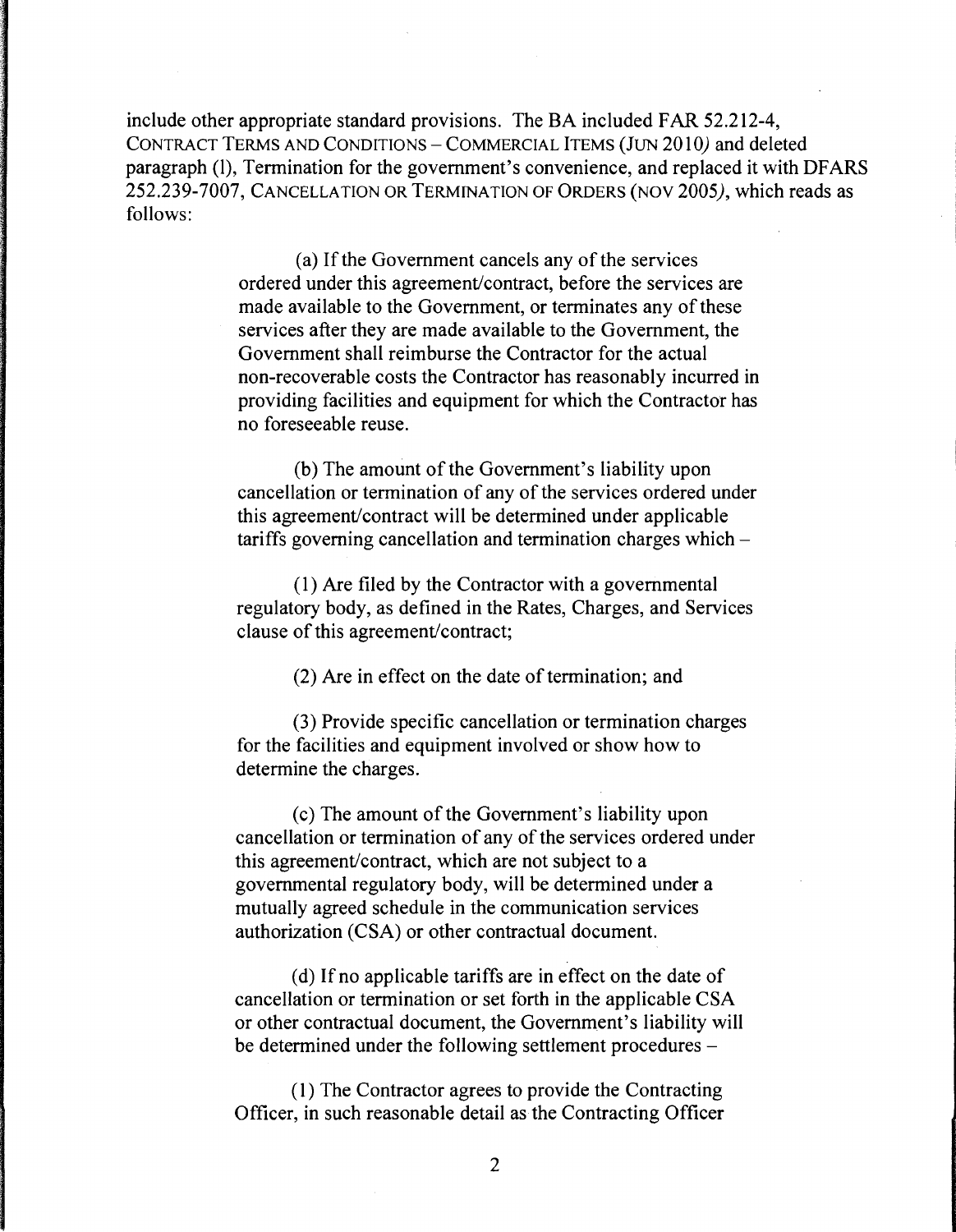may require, inventory schedules covering all items of property or facilities in the Contractor's possession, the cost of which is included in the Basic Cancellation or Termination Liability for which the Contractor has no foreseeable reuse.

(2) The Contractor shall use its best efforts to sell property or facilities when the Contractor has no foreseeable reuse or when the Government has not exercised its option to take title under the Title to Telecommunications Facilities and Equipment clause of this agreement/contract. The Contractor shall apply any proceeds of the sale to reduce any payments by the Government to the Contractor under a cancellation or termination settlement.

(3) The Contractor shall record actual non-recoverable costs under established accounting procedures prescribed by the cognizant governmental regulatory authority or, if no such procedures have been prescribed, under generally accepted accounting procedures applicable to the provision of telecommunication services for public use.

( 4) The actual nonrecoverable costs are the installed costs of the facilities and equipment, less cost of reusable materials, and less net salvage value. Installed costs shall include the actual cost of equipment and materials specifically provided or used, plus the actual cost of installing (including engineering, labor, supervision, transportation, rights-of-way, and any other items which are chargeable to the capital accounts of the Contractor) less any costs the Government may have directly reimbursed the Contractor under the Special Construction and Equipment Charges clause of this agreement/contract. Deduct from the Contractor's installed cost, the net salvage value (salvage value less cost of removal). In determining net salvage value, give consideration to foreseeable reuse of the facilities and equipment by the Contractor. Make allowance for the cost of dismantling, removal, reconditioning, and disposal of the facilities and equipment when necessary either to the sale of facilities or their reuse by the Contractor in another location.

(5) The Basic Cancellation Liability is defined as the actual nonrecoverable cost which the Government shall reimburse the Contractor at the time services are cancelled. The Basic Termination Liability is defined as the

3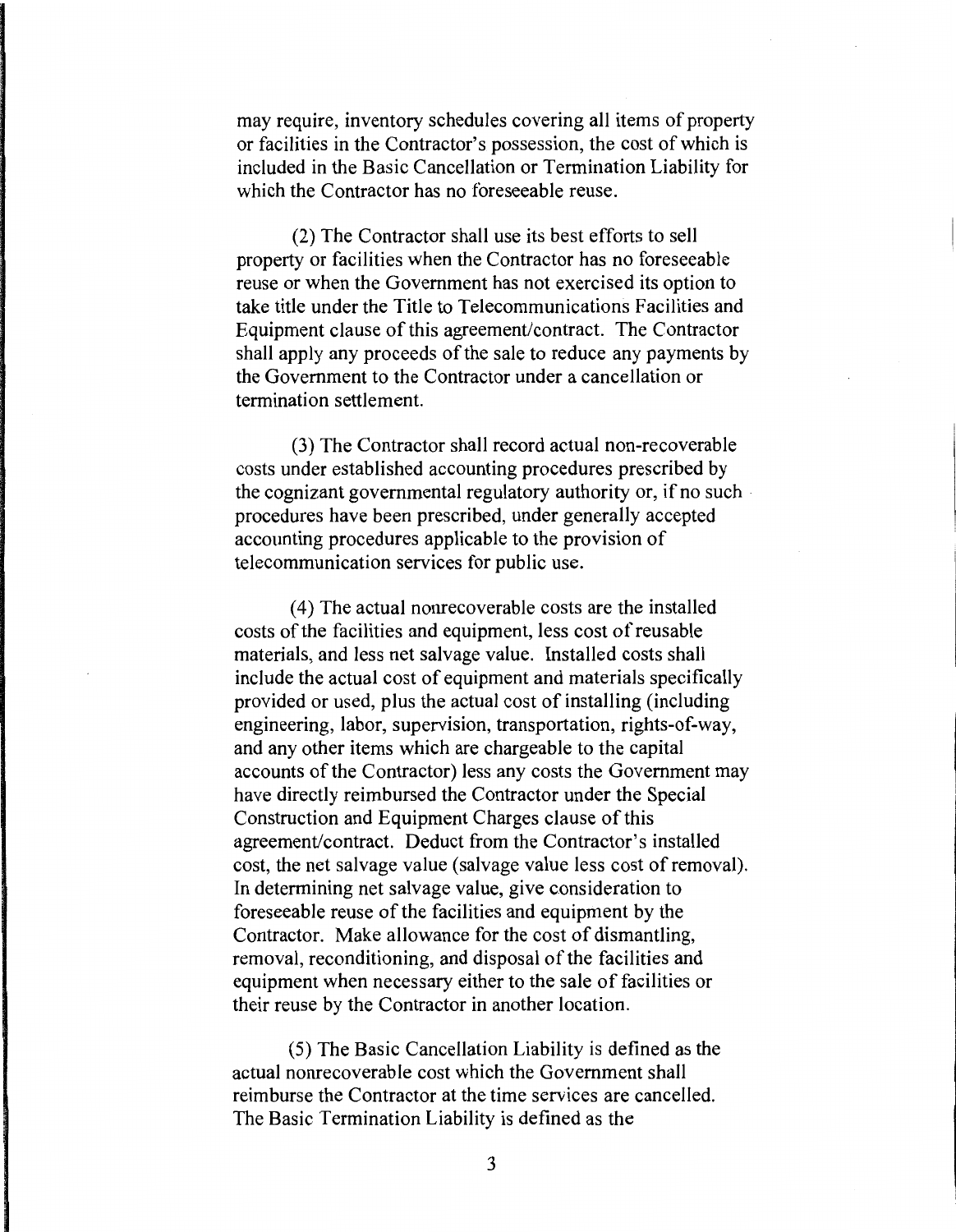nonrecoverable cost amortized in equal monthly increments throughout the liability period. Upon termination of services, the Government shall reimburse the Contractor for the nonrecoverable cost less such costs amortized to the date services are terminated. Establish the liability period as mutually agreed to but not to exceed ten years.

(6) When the Basic Cancellation or Termination Liability established by the CSA or other contractual document is based on estimated costs, the Contractor agrees to settle on the basis of actual cost at the time of termination or cancellation.

(7) The Contractor agrees that, if after settlement but within the termination liability period of the services, should the Contractor make reuse of equipment or facilities which were treated as nonreusable or non-salvageable in the settlement, the Contractor shall reimburse the Government for the value of the equipment or facilities.

 $(8)$  The Contractor agrees to exclude  $-$ 

(i) Any costs which are not included in determining cancellation and termination charges under the Contractor's standard practices or procedures; and

(ii) Charges not ordinarily made by the Contractor for similar facilities or equipment, furnished under similar circumstances.

( e) The Government may, under such terms and conditions as it may prescribe, make partial payments and payments on the account against costs incurred by the Contractor in connection with the canceled or terminated portion of this agreement/contract. The Government may make these payments if in the opinion of the Contracting Officer the total of the payments is within the amount the Contractor is entitled. If the total of the payments is in excess of the amount finally agreed or determined to be due under this clause, the Contractor shall pay the excess to the Government upon demand.

(f) Failure to agree shall be a dispute concerning a question of fact within the meaning of the Disputes clause.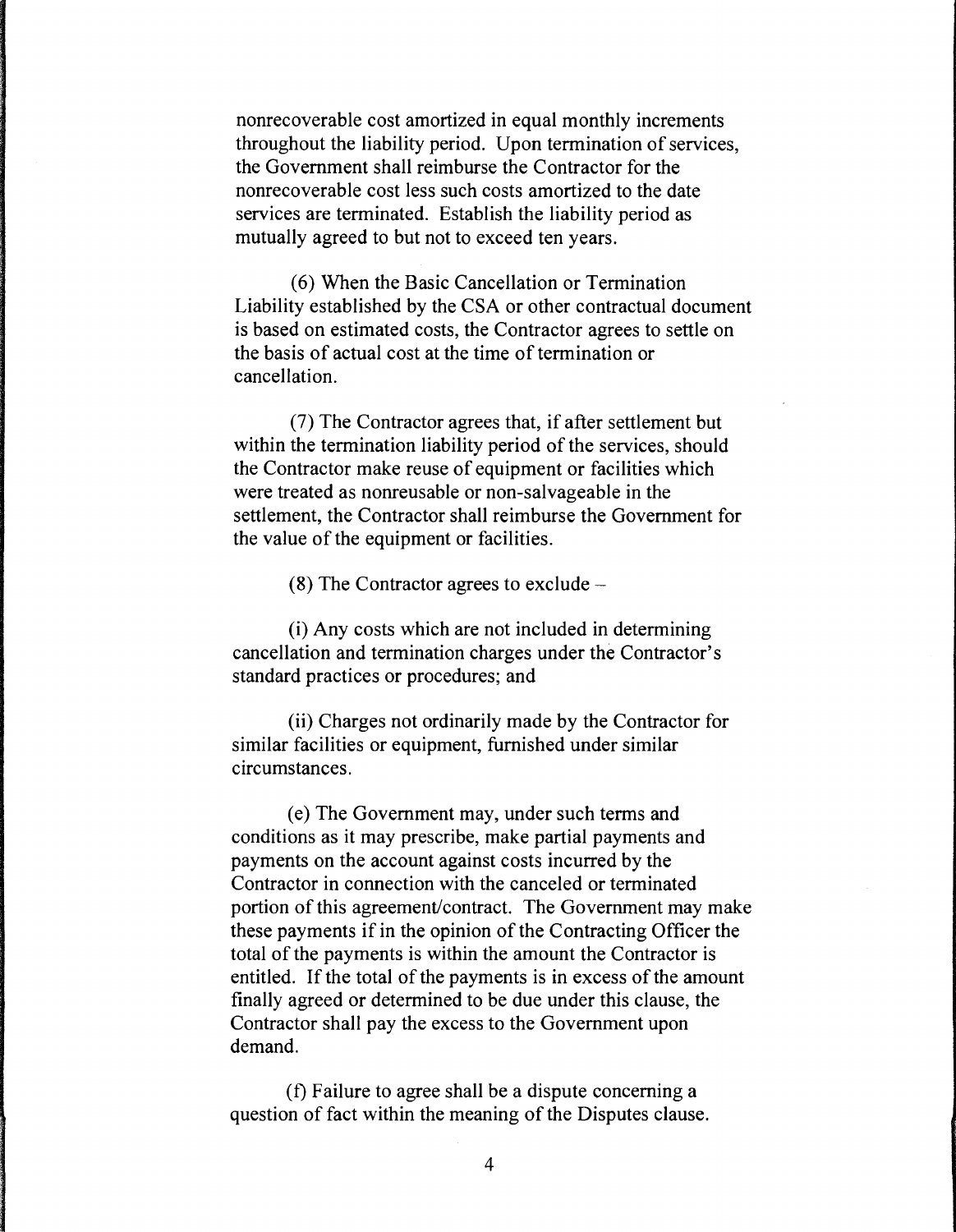The BA also incorporated by reference the following clauses which state in pertinent part:

DF ARS 252.239-7008, REUSE ARRANGEMENTS (DEC 1991)

(a) When feasible, the Contractor shall reuse canceled or terminated facilities or equipment to minimize charges to the Government.

( c) When there is another requirement or foreseeable reuse in place of canceled or terminated facilities or equipment, no charge shall apply and the Basic Cancellation or Termination Liability shall be appropriately reduced. When feasible, the Contractor shall promptly reuse discontinued channels or facilities for which the Government is obligated to pay a minimum service charge.

# DFARS 252.239-7005, RA TES, CHARGES, AND SERVICES (DEVIATION) (Nov 2005)

(f) Subject to the Cancellation or Termination of Orders clause, of this agreement/contract, the Government may stop the use of any service or facilities furnished under this agreement/contract at any time. The Government shall pay the Contractor all charges for services and facilities adjusted to the effective date of discontinuance.

(R4, tab 1 at 3, 29; tr. 2/69)

#### *Solicitation and Order/CSA Award*

 $\cdots$ 

 $\ddotsc$ 

2. On 1 April 2012, DISA issued Solicitation No. TSR RE12MAR125241 for a "high speed Synchronous Digital Hierarchy (SDH)/Synchronous Transport Module STM-4 AU 4 service" between a service delivery point at Camp Lemonier, Djibouti and Manama, Bahrain. Or, more plainly put, the government sought to lease a telecommunications circuit between the DISA Naval Support Activity in Bahrain and Camp Lemonier in Djibouti. The solicitation was limited to offerors with a current BA in place. The solicitation also contained the following provisions: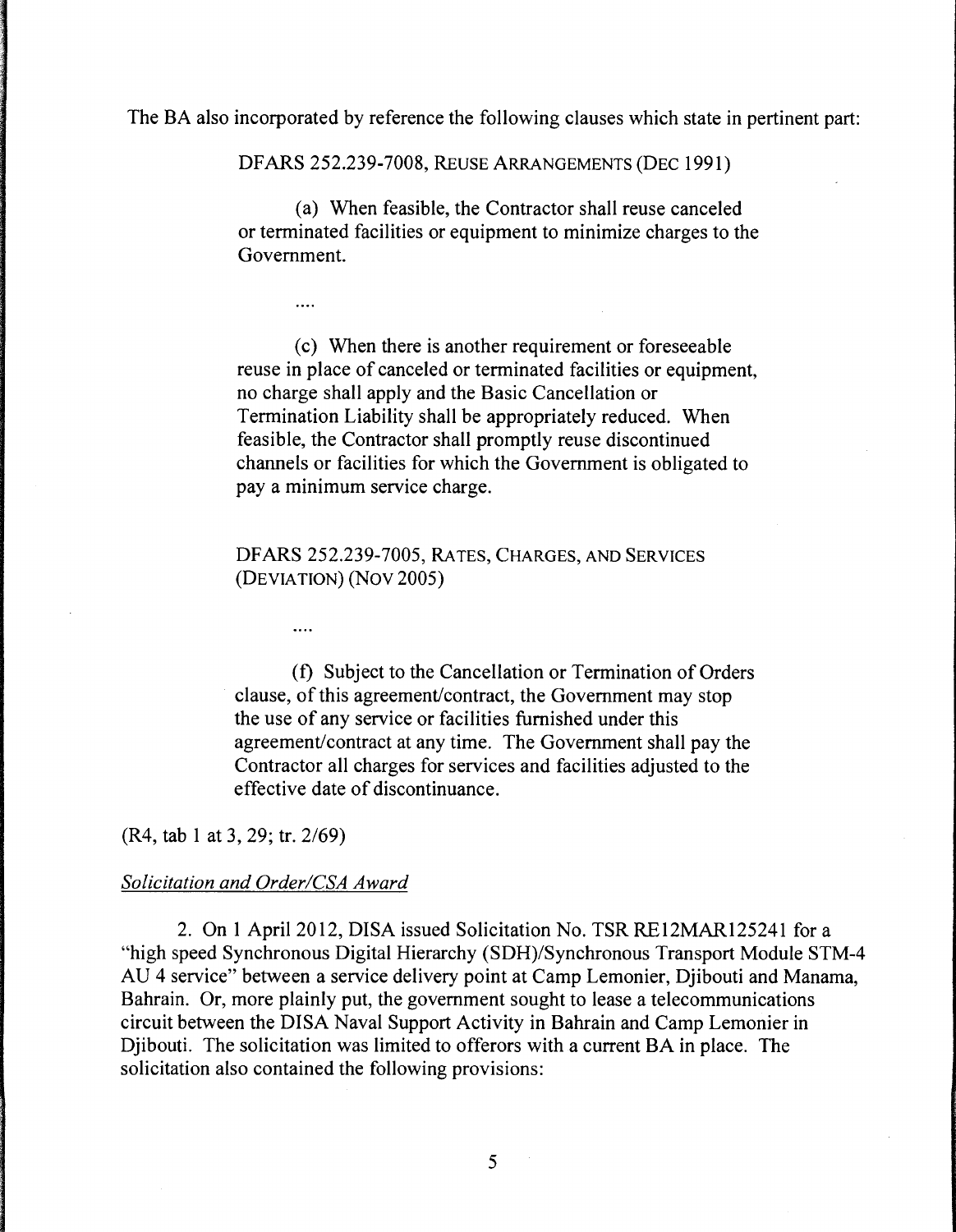*10. Physical Plant and Infrastructure:* ... The Telecommunications Provider [TP] shall provide documentation on the path layout and on furnished and full documentation of installed equipment, to include interface diagrams and system configurations....

A. Information showing the route that the circuit primary path or that an intended pro[j]ect path traverses. Specific information that must be provided includes:

( 1) International border crossings

(2) Demarc points between any vendors used to provide the service.

(5) Facilities (Central Office) locations

(6) Origin and destination of the STM-4 AU-4 (622MB) structured AU4 commercial leased SDH trunk (originating and terminating facilities)[.]

### *14. Standard Provision* - *Four Quote Preparation (July 2009)*

Vendor/ [TP's] quote shall respond to each paragraph of this inquiry.... Vendor/TP shall agree to satisfy all technical aspects of inquiry .... Vendor's/TP's quote shall contain the applicable ... charges for service ... from subcontractors or other vendors/TPs.... Charges not included in quote shall not be added to subsequent invoices, and U.S. Government shall not be obligated to pay charges that are not specified in quote and authorized in resultant order or circuit demand....

#### *15. Standard Provision -Nine Standard Procedure (July 2009)*

One or more end points of this circuit terminate in non-NATO countries and/or NATO countries that do not have a national long lines agency (NALLA) and/or a NALLA accredited TP. Therefore, quotes from telecommunication Providers (TPS) possessing authorization to provide telecommunications service from appropriate national authorities will be considered. Quotes shall identify portions of service that will be provided using TP's own facilities as well as those that will be provided by subcontractor TPs, and shall identify all subcontractor TPs. Additionally, quotes shall provide evidence TP and all subcontractor TPs possess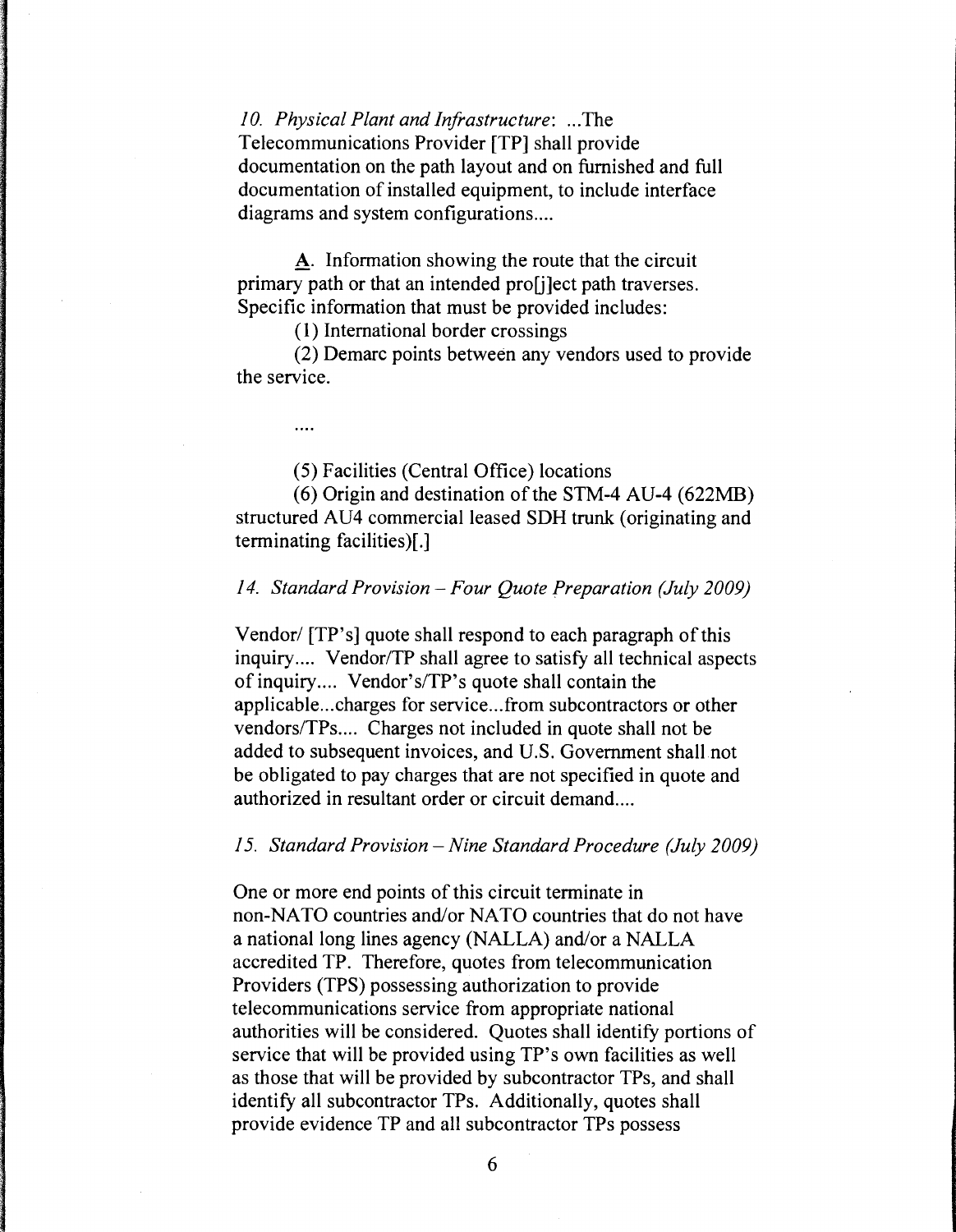required national authority authorizations for countries where this circuit terminates ....

# *22. Standard Provision Thirty [30]* - *Contract Period-Indefinite Term-Inquiry (July 2010)*

 $\cdots$ 

Contract for this telecommunications service shall be an indefinite term contract with an estimated contract period of 60 months. However, this contract period is not guaranteed. Minimum service period shall be  $1$  month(s). Accordingly, after meeting minimum service period, U.S. Government may discontinue service, at no additional cost to U.S. Government. U.S. Government will provide vendor/telecommunications provider (TP) 30 days notice prior to discontinuing service.

In the event U.S. Government is unable to obtain quotes that meet this minimum service period, U.S. Government may consider quotes with a minimum service period greater than l month(s).

(R4, tab 2 at 2, 5-7, 10)

3. Offerors were informed that their price proposals would be evaluated on the basis of total price offered for the estimated contract period of 60 months (five years) (R4, tab 2 at 51). On 1May2012, 2Connect submitted its proposal to the government. The record reflects that 2Connect proposed a monthly rate of \$235,000 for the first year with a Non-Recurring Charge (NRC)/setup fee of \$75,000. (R4, tab 7; tr. 1/53) The proposal also included the physical system approach to meet the requirement as well as the infrastructure diagram and proposed circuit architecture description (R4, tab 7 at 74-76).

4. After appellant provided clarifications as to the proposed circuit which would avoid certain countries and cities along the route, and provided a detailed design/path layout (R4, tab 8 at 106-08), DISA awarded the CSA to another company. Appellant inquired as to the "reasoning employed" by the government in awarding the order to the other company (R4, tab 9). After a review of the calculations, DISA determined that appellant offered a lower price than the proposed awardee (R4, tab 12 at 131 ). On 29 September 2012, DISA cancelled the award *(id.)* and awarded the CSA (2CON W 000276) to 2Connect and incorporated its rates for service (R4, tab 10 at 126). The "SERVICE DATE'', or commencement of services, was to occur on 30 November 2012 or "SOONER IF POSSIBLE" *(id.* at 115).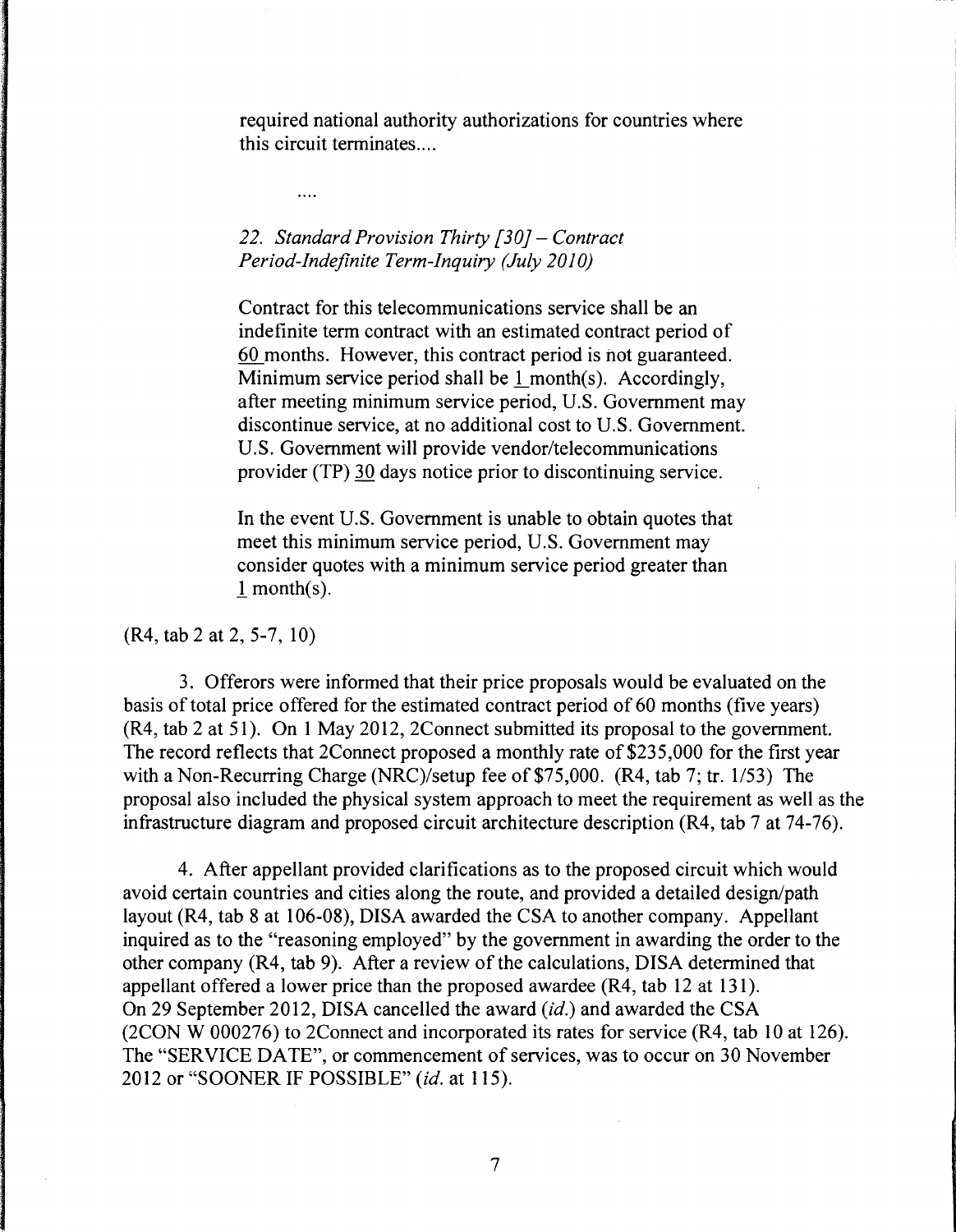5. On 14 October 2012, 2Connect entered into an Irrevocable Right of Use (IRU)<sup>1</sup> agreement with GCCIX W.L.L. (GCCIX) for a segment of the circuit through the United Arab Emirates (UAE) and Saudi Arabia to connect with Fujairah, UAE. The agreement was for a 15-year period commencing 19 November 2012 with a lump sum payment of Bahraini Dinar (BHD) 816,480 for the circuit and BHD40,824 due annually for maintenance charges.<sup>2</sup> (R4, tab 27) An IRU is purchasing and owning capacity on a cable system for a number of years, usually 10-15 years, or the useful "life of the cable system." It differs from a lease in that the cost for an IRU is paid upfront and a lease is "taking the capacity on twelve month periods."  $(Tr. 1/42-44)$ 

# *Cancellation and Settlement*

6. By letter dated 25 October 2012, prior to commencement of services under the contract, the contracting officer (CO) issued a Stop Work Order due to a post-award protest filed with GAO challenging the award to 2Connect (tr. 21141). The order read as follows:

> You are hereby instructed to neither continue performance nor issuance of orders for materials or services under this contract. You are directed to pass this Stop Work Order to all subcontractors for the subject contract with instruction to stop performance immediately. No additional costs shall be incurred regarding this contract.

(R4, tab 11) We find that services were never commenced under the contract.

7. On 28 January 2013, GAO sustained the protest, recommending that the agency reevaluate 2Connect's offer with regard to the response time and maximum repair time requirements stated in the solicitation (R4, tab 12). By letter dated 3 April 2013, the government, after reevaluation of 2Connect's offer, determined that it was unclear whether the offer was compliant and cancelled CSA 2CON W 000276 in accordance with clause 252.239-7007, Cancellation or Termination of Orders, under the BA (R4, tab 13).

8. On 17 April 2013, 2Connect acknowledged and countersigned the notice of cancellation via email and added:

<sup>&</sup>lt;sup>1</sup> It is also referred to as an Indefeasible Right to Use in the telecommunications industry *(see tr. 1/430). Ansari v. Qwest Communications Corp., 414 F.3d 1214 (10<sup>th</sup> Cir.* 2005).

<sup>&</sup>lt;sup>2</sup> The record reflects a fixed exchange rate of 1 BHD to 2.65 USD (tr.  $1/73-74$ ).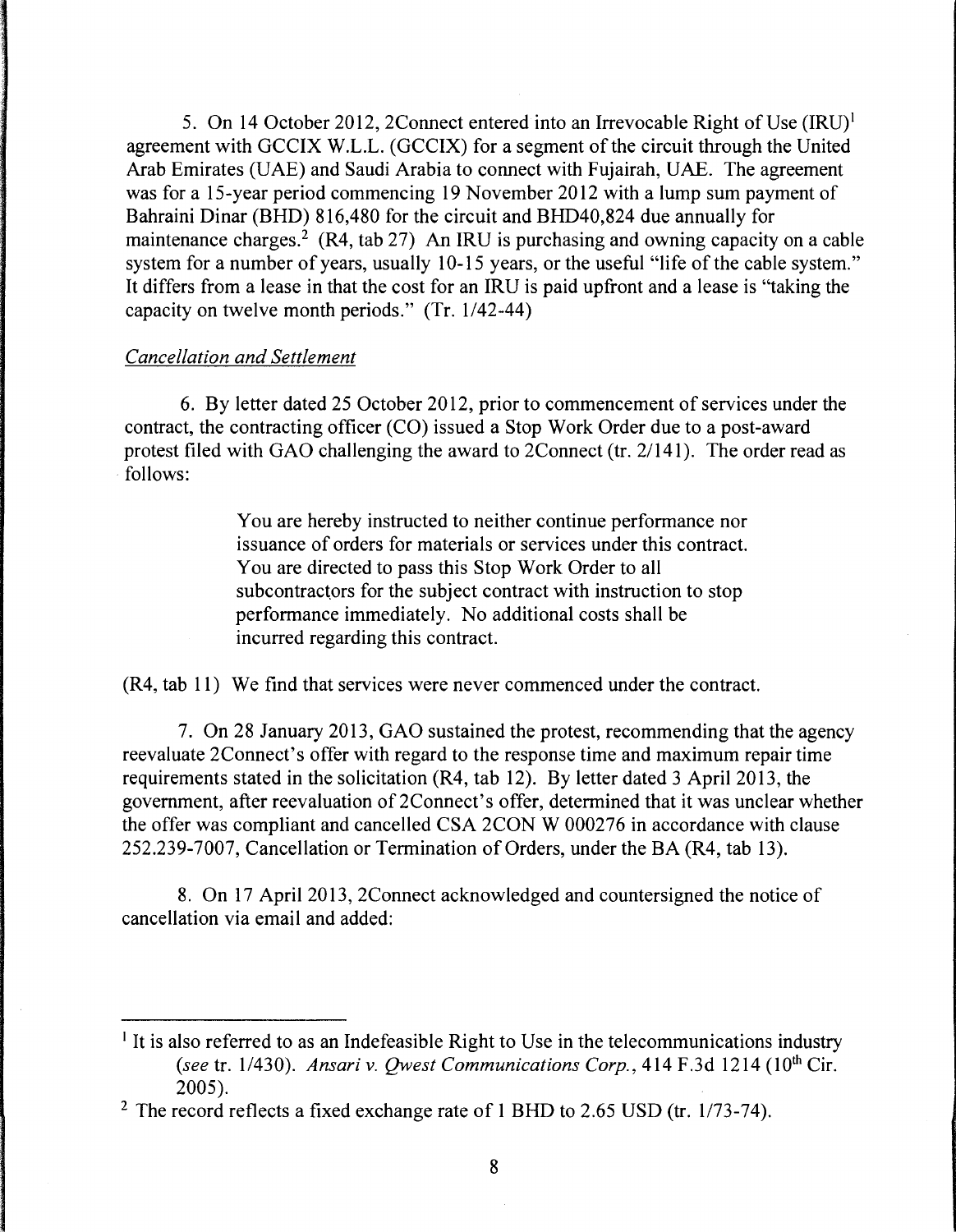For the purposes of reimbursement by the Government of costs incurred by 2Connect prior to the cancellation of this award, I would like to inform you that 2Connect incurred Non-recoverable costs of purchasing IRU bandwidth from GCCIX for STM4 bandwidth from GCCIX Silaa to Fujairah Cable Landing Station in anticipation of performance. Our claim for these costs is in the amount of BD857,304 (USD \$2,274,015). I understand these costs to be recoverable under the FAR Section 31.205-42 ....

Can you please advise what type of documentation you require for the settlement proposal?

(R4, tab 14) The government responded to appellant's acknowledgement, by email dated 24 April 2013, advising that while FAR 31.205-42 generally discussed the allowability of certain termination costs, DF ARS 252.239-7007 specifically governs this cancellation and should be relied upon when submitting its settlement request (R4, tab 15 at 142).

9. The record shows that appellant was able to cancel the other part of the circuit that was leased, however it was unable to cancel the portion of the circuit secured via IRU from GCCIX (app. supp. R4, tab UU; tr. 2/24). With regard to any further use of the IRU, appellant testified as follows:

> Now, an IRU is from point A to point B. All of my customers, so it's going from Sila[a] to Fujairah. All of 2Connect's customer base, our entire customer base, requires circuits to Europe and North America. We have no customers that require circuits to Africa or Asia. So I had no internal use for this IRU.

> ... But because it wasn't terminating the UAE because it was leaving the UAE, I couldn't even use it for my own customers that might want connectivity to the UAE....

> So I can't find any use for that circuit, there's no end customer, no corporate customer can use it; and unfortunately Sila[a], the only two carriers that are based in Sila[a] are GCCIX and Etisalat. So I can't even sell it to another carrier because they can't reach Sila[a], they're not in Sila[a]. So I'm hamstrung. That capacity sits there to this day unused.

Appellant also testified that it attempted to offer the circuit to other companies at the yearly Capacity Middle East telecommunications conference, to no avail. (Tr. 1/102-04) The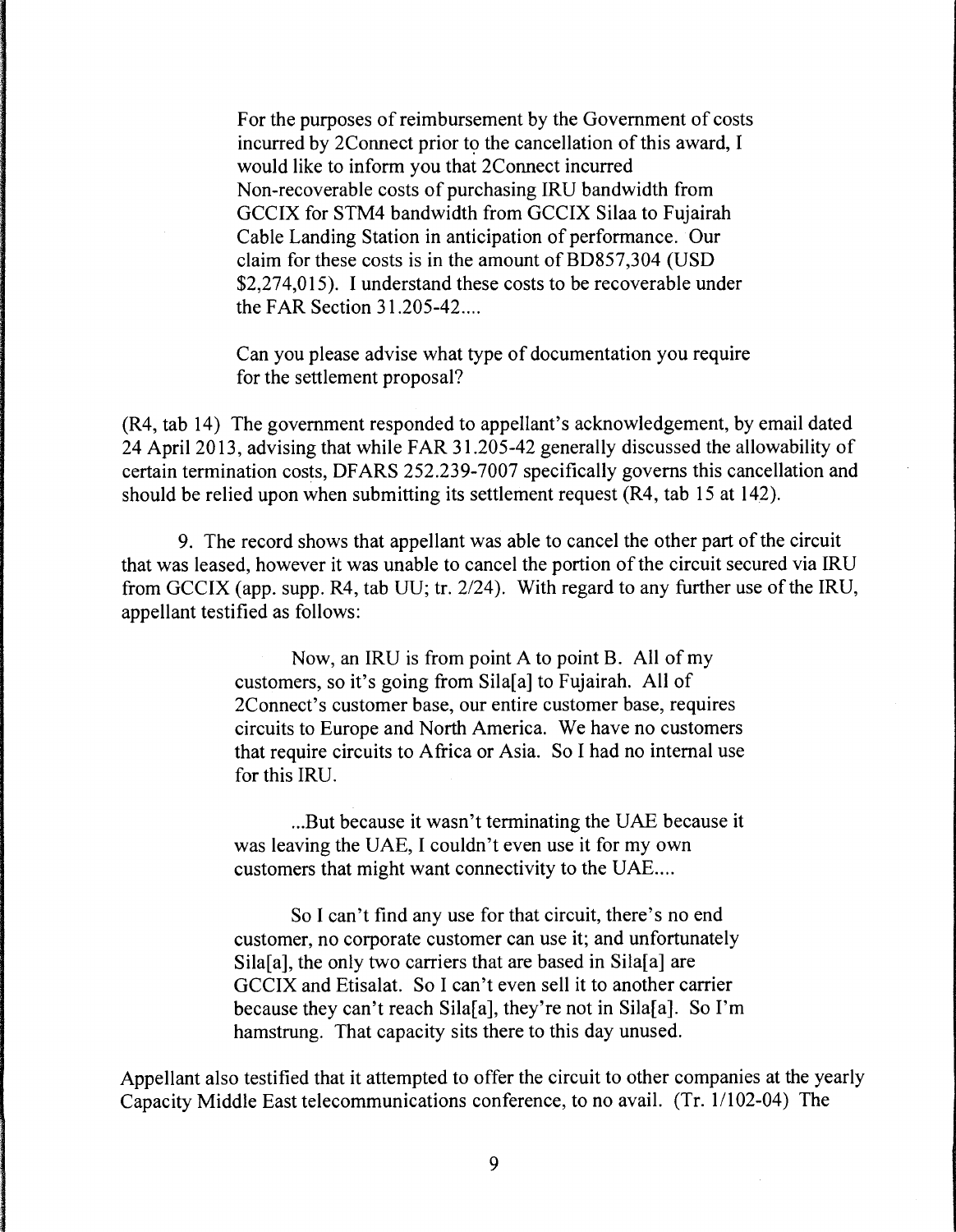government offered no credible evidence to the contrary.<sup>3</sup> Moreover, both appellant and government witnesses testified that the capacity represented by the GCCIX IRU was offered to the government for its use, but the government chose not to avail itself of the offer (tr. 1/100-12, 2/75). Accordingly, we find that the IRU had no foreseeable reuse.

10. By letter dated 6 May 2013, appellant submitted its settlement proposal in the amount of \$2,274,015. Appellant believed that the costs associated with purchasing the IRU were recoverable under the applicable DFARS clause because of the following: ( 1) DISA canceled the services ordered under the agreement/contract; (2) the cancellation occurred before the IRU was made available to the government, but after 2Connect purchased it; (3) the actual nonrecoverable costs were reasonably incurred, the purpose was to provide facilities and equipment to meet the contract requirements, and the IRU has no foreseeable reuse; (4) 2Connect has made its best efforts to re-sell the IRU, but has been successful; and (5) 2Connect recorded actual nonrecoverable costs under established accounting procedures. Appellant also provided backup documentation to show that it had paid the requested amount to GCCIX for the IRU. (R4, tab 16 at 149)

11. The contracting officer, Mr. Todd Zeitler, testified that a telecommunications circuit of the sort sought by DISA in this procurement was commonly provided by way of leases, because "generally...in the overseas markets the providers don't own all the fibre paths (tr. 2/102). "They have to go to-and especially when you're talking about multiple countries, which this one did, you know, traverse. So, they'd have to go to other, you know, companies to get part of that circuit." *(Id.)* Nevertheless, on 25 June 2013, the government declined to reimburse appellant as follows:

> As stated above, cancellation of this order is governed by DF ARS 252.239-7007. This clause entitles a Contractor only to settlement costs for actual property or facilities that are in the Contractor's possession at the time of cancellation. Because the 15 year IRU lease does not constitute actual property or facilities that were in 2Connect's possession at the time of cancellation, your settlement proposal in the amount of \$2,274,015.00 for an IRU to lease STM4 bandwidth from GCCIX covering 15 year period will not be reimbursed by the Government.

(R4, tab 17 at 163)

 $3$  The government argues in its brief that appellant failed to demonstrate that there was no foreseeable reuse for the IRU based on supposition and mere disagreement with the testimony provided at the hearing (gov't reply at 24-25). It offered no evidence to rebut appellant's sworn testimony.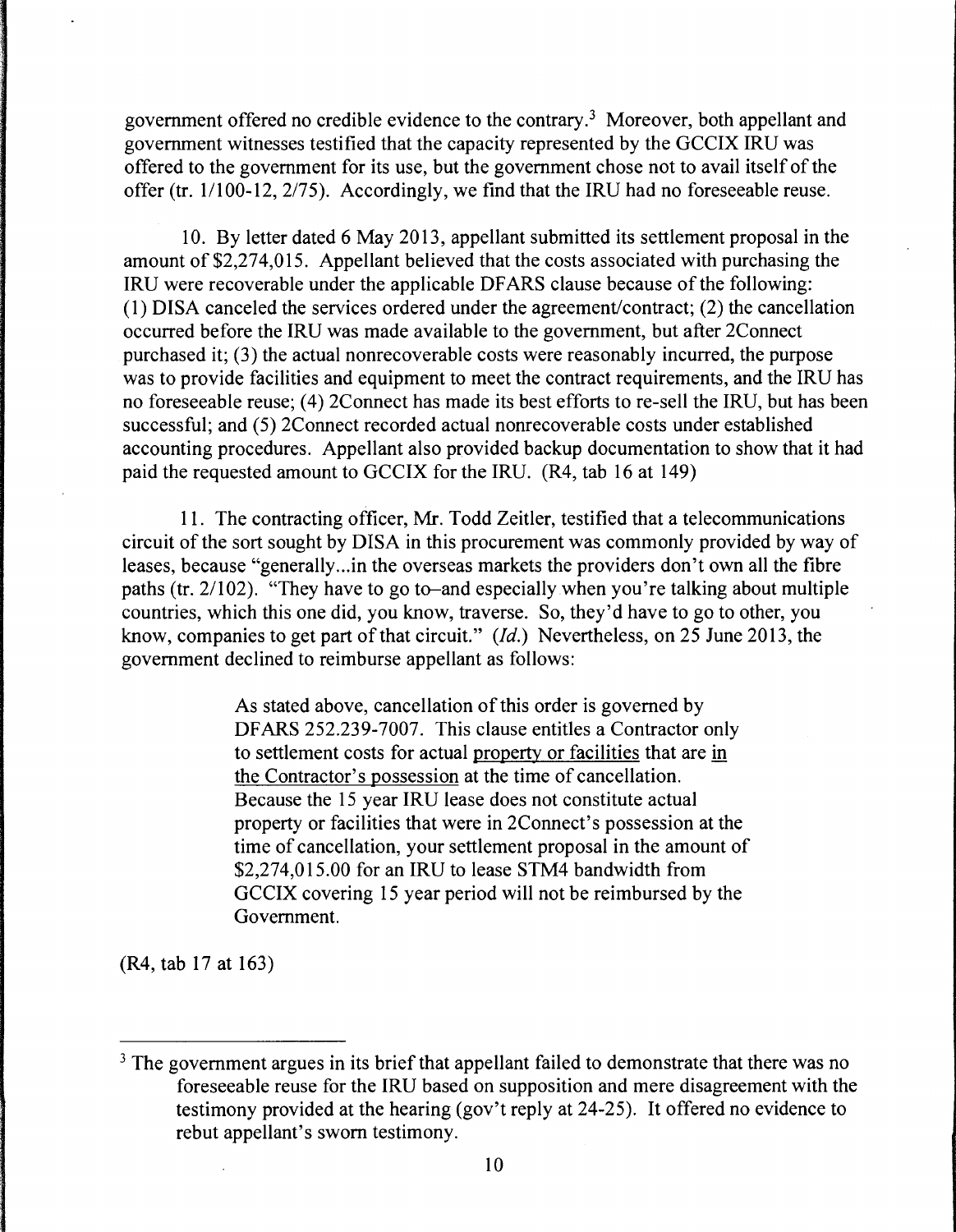12. By letter dated 2 July 2013, appellant requested that the government reconsider its determination regarding the allowability of the IRU costs incurred in furtherance of contract performance prior to the 25 October 2012 stop work order (R4, tab 18 at 168). The government responded, by letter dated 12 July 2013, reiterating its position that the IRU lease did not constitute actual property or facilities under DF ARS 252.239-7007 and added that the 15-year period was not reasonably incurred (R4, tab 19 at 174).

13. The record reflects that the parties continued to negotiate up until November of 2013, whereupon appellant filed a certified claim dated 25 November 2013 (R4, tab 22).

14. At the hearing, appellant testified that, during the solicitation phase of the procurement, it anticipated that the 15-year IRU would be more cost effective than a yearly lease by the third year of the contract (tr. 1/125). Appellant contacted Etisalat directly to determine the reasonableness of the IRU with GCCIX (tr. 1/68-81). It received a quote for bandwidth in excess of the contractually required specification (STM-16 vs. STM-4) in order to make a comparison without tipping off Etisalat that it was requesting information on the same specification that GCCIX fulfilled to appellant (tr. 1/71). Appellant received a quote of \$5,163,750 for an IRU for the STM-16 (app. supp. R4, tab F). When making the comparison, appellant proffered:

> [STM-1, STM-4, STM-16 and STM-64] are moving up four times the speed, so you go from 155 megabit to 622 megabit to 2.5 gigabit to 10 gigabit. So you're moving up a step of four each time. However pricing doesn't follow that same linear scale; pricing will only move up, whilst the speed will move up four times, pricing will move up about 2.4 times.

> So I know if I'm paying a dollar for an STM-1 and I want it to be an STM-4, I'm going to pay about 2.4 dollars. So you see how the speed will move up four times, but the price will generally go up about 2.4 times. It's a very good rule of thumb that I've found since I've been in the region for the last eleven years; it seems to be a very, very accurate way of determining what other speed costs will be if you know one of the costs.

 $(Tr. 1/72-73)$  If we compare the cost of the STM-16 IRU quoted by Etisalat  $(\$5,163,750)$ to the price of the STM-4 IRU obtained from GCCIX (\$2,165,672), we see that the price of the GCCIX IRU times 2.4  $(\$5,192,813)$  is in line with the Etisalat quotation of \$5,163,750. We therefore find that the cost of the IRU secured by appellant was reasonable.<sup>4</sup>

15. By letter dated 23 January 2014, the CO denied the claim in its entirety (R4, tab 23 ).

<sup>&</sup>lt;sup>4</sup>Appellant's testimony concerning the pricing factor of 2.4 was credible and undisputed.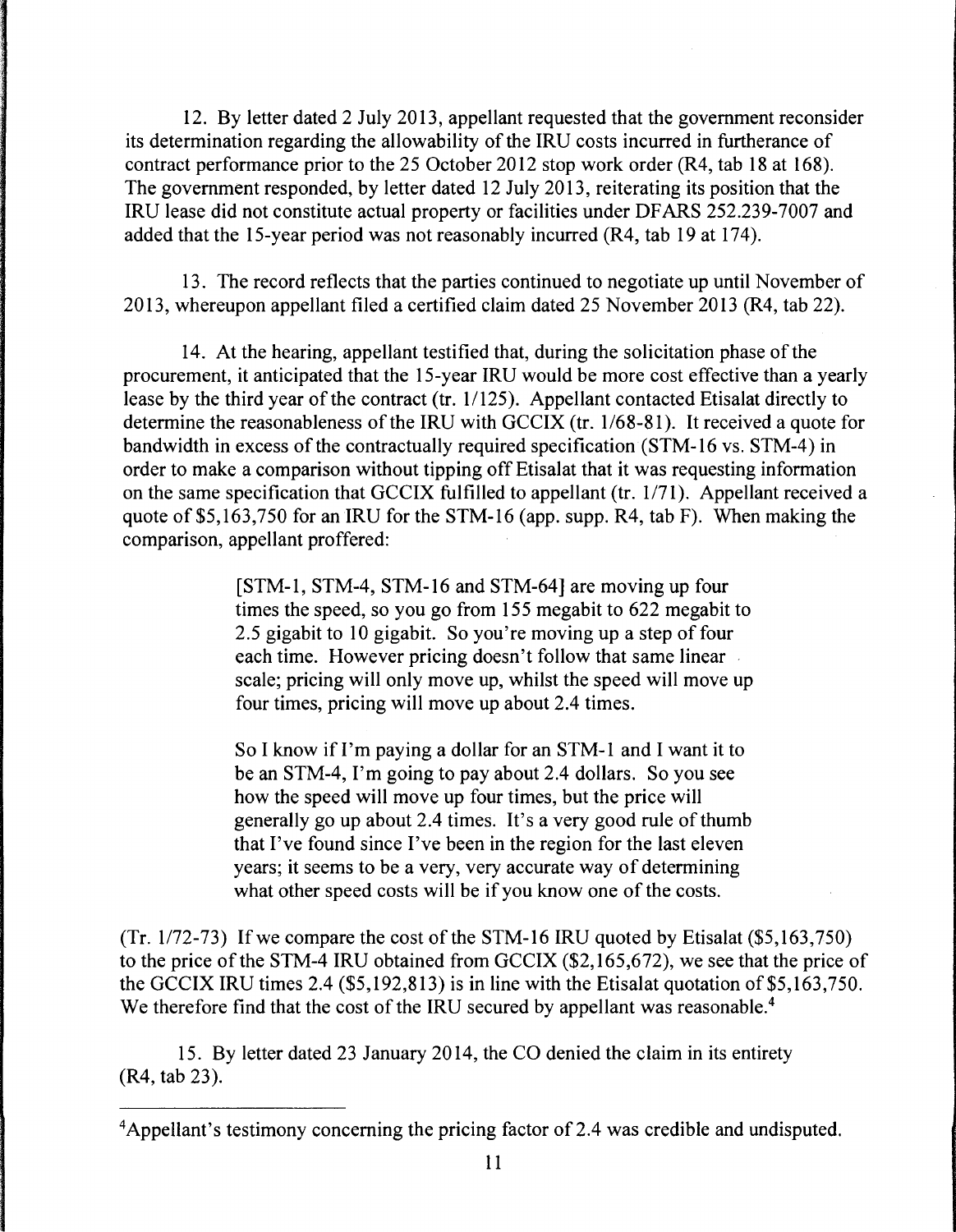16. On 31 March 2014, appellant filed a timely notice of appeal with the Board, which was docketed as ASBCA No. 59233 (R4, tabs 24, 25).

#### DECISION

Appellant contends that it is entitled to the costs of its IRU, as the relevant clause, DFARS 252.239.7007, Cancellation Termination of Orders, allows for recovery because the government's narrow interpretation of "property or facilities" is "wholly tenuous and unsupported." Further, appellant argues that the 15-year IRU was reasonably acquired because the cost savings over a 5-year period were greater under the IRU than under a 5-year lease. (App. br. at 12-17)

The government counters that the disputed costs are not recoverable under the clear terms of the contract. It is unreasonable, the government contends, for DISA to underwrite appellant's business decision to secure a 15-year "lease" when the solicitation unambiguously advised vendors that the government could discontinue service at any time at no cost. Thus, the government concludes that allowing recovery of the 15-year IRU costs would contradict the plain language of the contract; result in an inequitable windfall for appellant, and would have a significant adverse impact on existing and future DoD contracts within the telecommunications service industry. (Gov't reply at 11)

Generally, whether termed a cancellation or a termination for convenience, the overall purpose of a termination for convenience settlement is to fairly compensate the contractor and to make the contractor whole for the costs incurred in connection with the terminated work. *Nicon, Inc. v. United States,* 331 F.3d 878, 885 (Fed. Cir. 2003). "A contractor is not supposed to suffer as the result of a termination for convenience of the Government, nor to underwrite the Government's decision to terminate." *Jacobs Eng'g Group, Inc. v. United States,* 434 F.3d 1378, 1381 (Fed. Cir. 2006) (quoting *Kasler Elec. Co., DOT CAB No.* 1425, 84-2 BCA ¶ 17,374 at 86,566).

### *Entitlement*

#### *Standard Provision 30 of the CSA*

The applicable regulation regarding telecommunication services found at DF ARS  $239.7410(a)(1)$  defines cancellation as "stopping a requirement after placing an order but before service starts"; while Subsection (a)(2) reads "Termination is stopping a requirement after placing an order and after service starts." The clause at DF ARS 252.239-7007, paragraph (a), is consistent with these definitions. Finally, Subsection (b) of the regulation informs the reader to "[ d]etermine cancellation or termination charges under the provisions of the applicable tariff or agreement/contract." Standard Provision 30 solely relates to terminations of orders/CSAs after service has commenced. Both parties reference the government's action as a termination or cancellation interchangeably. However, as stated *supra*, there is a distinction between the two – commencement of the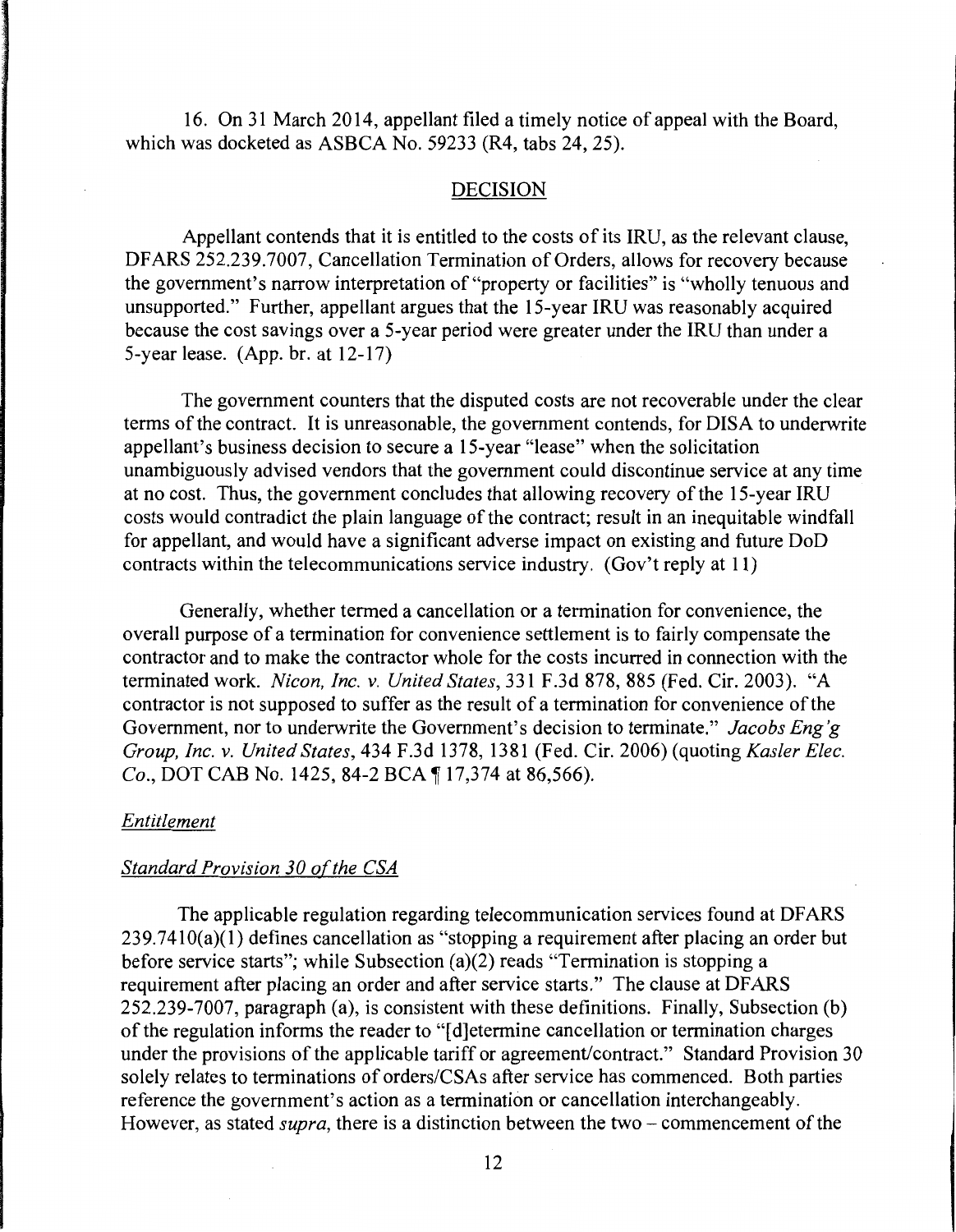contracted services. Since services did not commence, the government cannot avail itself of the no-cost termination provision found at Standard Provision 30 (finding 6). Accordingly, the sole issue before us involves interpretation of DFARS 252.239-7007 and how it applies to the cancellation that occurred in this case.

### *DFARS 252.239-7007*

The clause at subsection (a) provides:

If the Government cancels any of the services ordered under this agreement/contract, before the services are made available to the Government. .. the Government shall reimburse the Contractor for the actual nonrecoverable costs the Contractor has reasonably incurred in providing facilities and equipment for which the Contractor has no foreseeable reuse.

Further, subsection (d)(4) reads:

The actual nonrecoverable costs are "the installed costs of the facilities and equipment, less cost of reusable materials, and less net salvage value. Installed costs shall include the actual cost of equipment and materials specifically provided or used, plus the actual cost of installing (including engineering, labor, supervision, transportation, rights-of-way, and any other items which are chargeable to the capital accounts of the Contractor).

The government interprets this language to conclude that appellant's claimed costs do not meet the definition of an actual nonrecoverable cost. Specifically, the government would limit the recovery to costs for equipment or materials that were specifically provided or used and installed to support the particular requirement. Thus, the government concludes that appellant's costs for the use of existing or previously installed telecommunications facilities do not constitute an actual nonrecoverable cost under the clause (gov't br. at 17-18). Wedisagree.

The government's interpretation selectively reads out the Subsection (a) provision that the government shall reimburse the contractor for the actual nonrecoverable costs the contractor has reasonably incurred in providing facilities and equipment for which the contractor has no foreseeable reuse. Nowhere in that language does the clause limit recovery to newly constructed facilities. We cannot conclude that the clause is inapplicable to leased facilities and equipment or the same secured by IRU especially when the government expected the circuit would be provided by way of leased facilities. (Finding 11) Here, appellant submitted its infrastructure plan in accordance with the physical plant and infrastructure provision of the solicitation, including installed equipment (finding 3) and has demonstrated that it mitigated the cost impact that resulted from the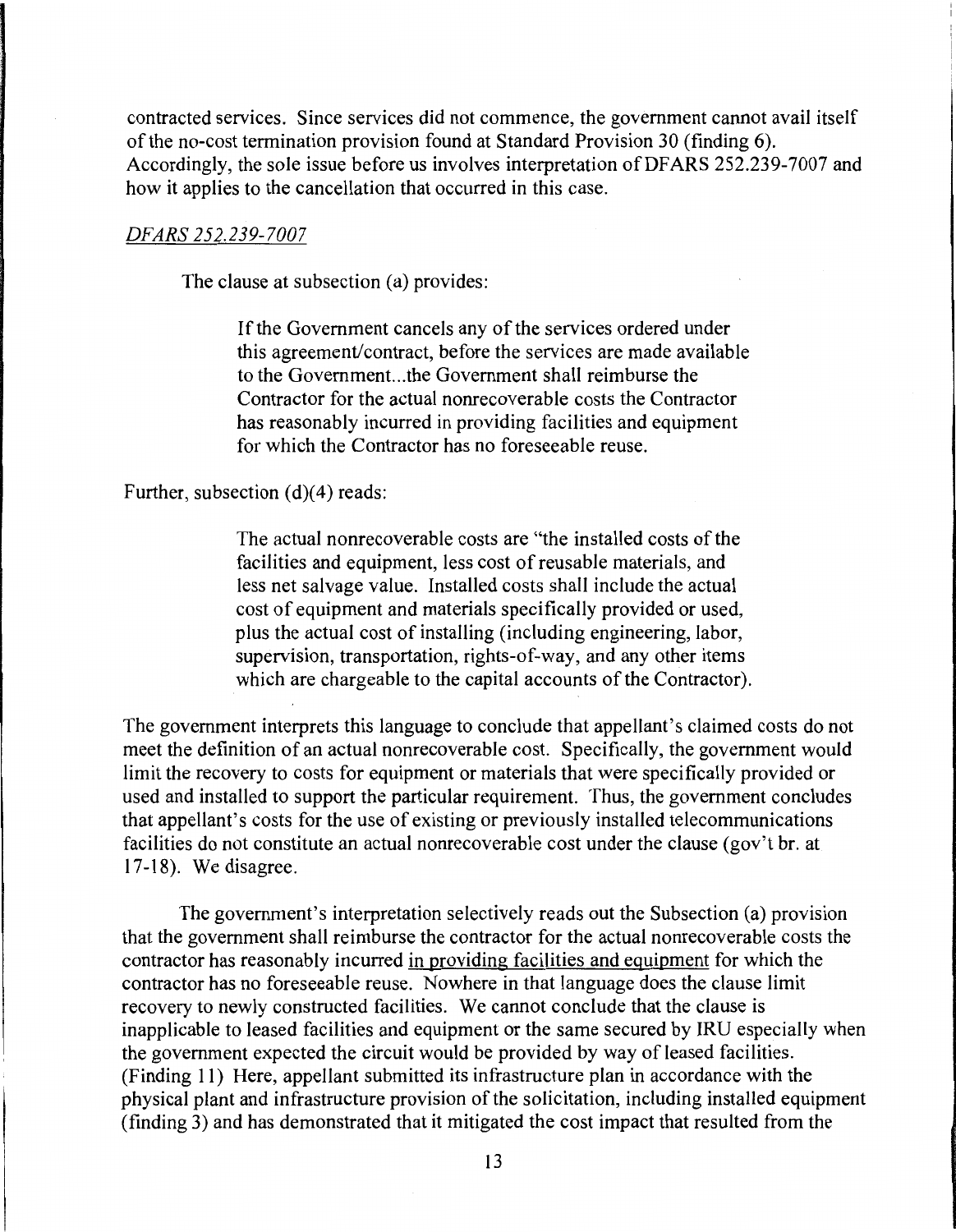cancellation (finding 8). Thus, we conclude that the equipment costs were reasonably incurred, as the purpose was to provide facilities and equipment to meet the contract requirements (finding 14). Since we found that the IRU has no foreseeable reuse (finding 9), the government's arguments must fail.

With regard to the government's contention that allowing recovery would result in an "inequitable windfall" for appellant, the government looks past the Reuse Arrangement Clause from the BA that if DISA has another requirement for this area, it can use the IRU at no charge (finding 1). Appellant has proven that there is limited or no commercial use for the IRU (bandwidth and location). Both appellant and government witnesses testified that the capacity represented by the GCCIX IRU was offered to the government for its use, but the government chose not to avail itself of the offer (finding 9). Accordingly, the government's contention misses the mark.

### *Quantum*

Based on the documentation submitted and testimony at the hearing, appellant has proved that it incurred \$2,274,015.00 in nonrecoverable costs resulting from the cancellation of the contract.

# **CONCLUSION**

The appeal is sustained in the amount as specified above, with CDA interest from 25 November 2013.

Dated: 2 June 2017

OWEN C. WILSON Administrative Judge Acting Vice Chairman Armed Services Board of Contract Appeals

(Signatures continued)